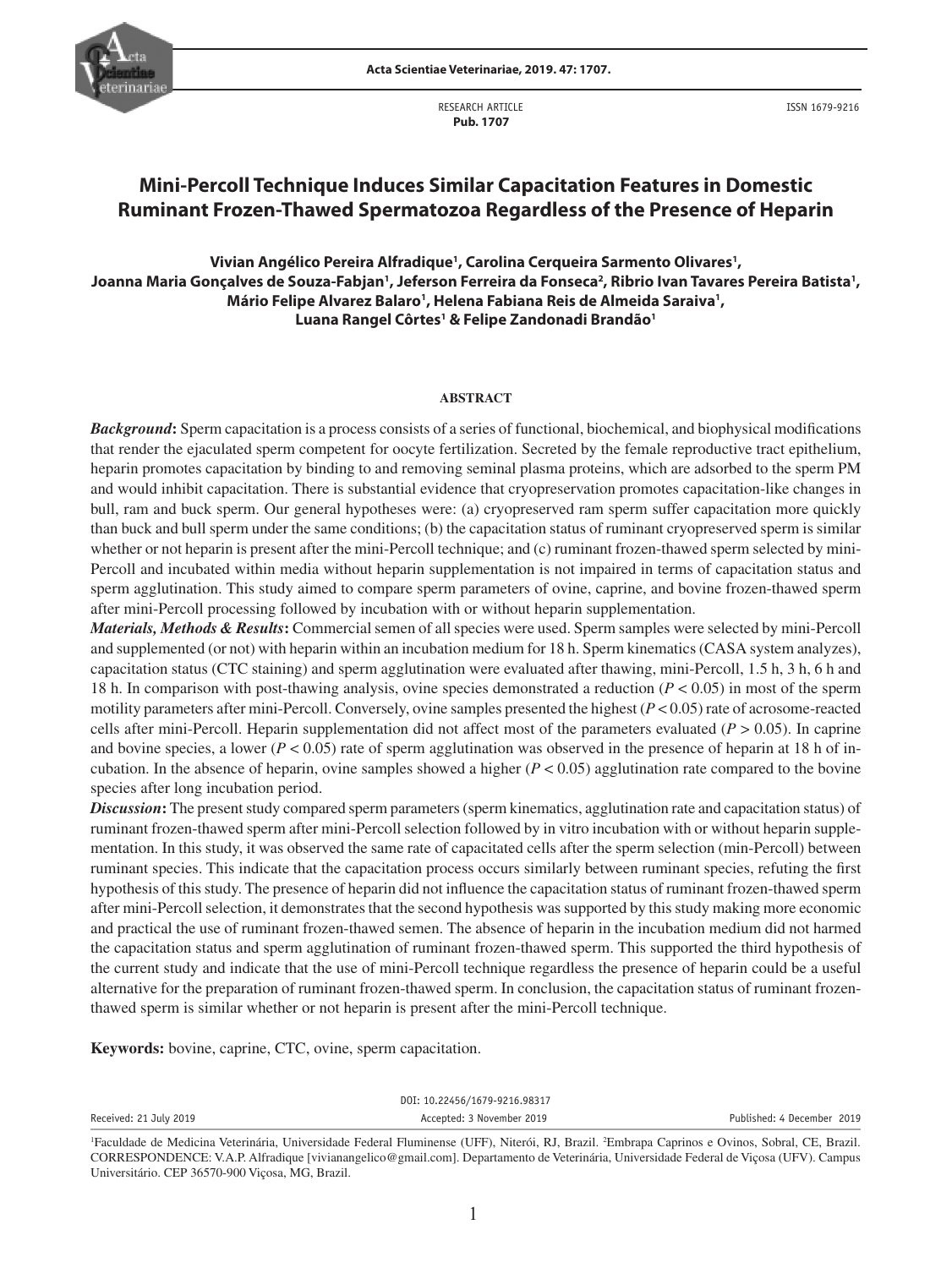### **INTRODUCTION**

Sperm capacitation in mammals is a prerequisite for successful fertilization [2]. It is well documented in the literature that glycosaminoglycans such as heparin play a crucial role in the capacitation process *in vitro* [26,18]. In ruminants, such as ovine, caprine, and bovine species, heparin also produces an increase of sperm intracellular  $pH$ ,  $Ca<sup>2+</sup>$  concentration, protein phosphorylation, and modification of motility parameters [4].

Reproductive biotechnologies such as semen cryopreservation and sperm processing with the Percoll gradient, routinely used in in vitro embryo production laboratory for *in vitro* fertilization, induce modifications in the sperm PM that trigger premature capacitation. Although sperm cryocapacitation occurs in all ruminant species, ram sperm have a very low cholesterol/phospholipid ratio and are more sensitive to cooling and cold-shock stress than the sperm of other species [22]. Thus, there is a lot of effort to minimize the detrimental effects of cryopreservation and thawing on the ram sperm membrane [27]. To our knowledge, there are no studies comparing the capacitation status of frozen-thawed sperm between ram and other ruminant species. Therefore, this study aimed to compare sperm motility parameters, agglutination rate, and capacitation status of ovine, caprine, and bovine frozen-thawed sperm after mini-Percoll selection followed by in vitro incubation with or without heparin supplementation.

### **MATERIALS AND METHODS**

All the experiments were carried out at Fluminense Federal University (UFF), Niteroi (Brazil, latitude 22°53´S, longitude 43°06´W). The procedures were approved by the local ethics committee (protocol approval: 374/13).

#### *Reagents*

All chemicals were purchased from Sigma  $Chemicals<sup>1</sup>$ .

### *Experimental design*

To evaluate sperm motility and capacitation parameters in caprine ( $n = 3$ ; Alpine), ovine ( $n = 3$ ; Santa Inês), and bovine  $(n = 3;$  Holstein) species, commercial frozen-thawed semen of nine animals of proven fertility were used. Semen 0.25 mL straws from each animal were maintained in liquid  $N_2$  until analysis. Six replicates were performed. For each replicate, two straws of each animal per species (i.e., six straws for each species) were thawed in a water bath at 37°C for 30 s. This pool was placed into a 15 mL conical centrifuge tube (Corning Incorporated)<sup>2</sup>, from which a sample was obtained (after thawing) to determine motility and capacitation status. The remainder of the pool was divided into five aliquots of 0.15 mL each and submitted to sperm selection with the mini-Percoll gradient (section 2.3). After this procedure, an aliquot of each pool was used to evaluate motility rate and capacitation status. Samples of each remaining aliquot  $(n = 4$  for each species) were divided into two parts for incubation in the SP-TALP medium [100 mM NaCl,  $3.1 \text{ mM KCl, } 25 \text{ mM NaHCO}_3$ ,  $0.3 \text{ NaH}_2\text{PO}_4$ ,  $21.6 \text{ m}$ mM lactate (sodium salt), 2.0 mM  $CaCl<sub>2</sub>$ , and 10 mM Hepes] supplemented with 6 mg/mL bovine serum albumin fraction V, 2.2 mg/mL sodium pyruvate, 50,000 IU/ mL penicillin, and 50 mg/mL streptomycin [17]. In the Heparin group, the SP-TALP medium was supplemented with 5 μg/mL of heparin [8,25]; the Control group received SP-TALP medium without heparin. Incubation occurred at 38.5°C under humidified atmosphere with  $5\%$  CO<sub>2</sub> for 18 h. Samples from each species and treatment were obtained at intervals (1.5 h, 3 h, 6 h, and 18 h) during incubation, and analysis of agglutination rate, motility, and capacitation status was performed.

#### *Mini-Percoll technique*

The sperm was selected by the mini-Percoll technique in accordance with the method we previously established in sheep [15]. The gradient was formed by pipetting 0.4 mL of 90% Percoll solution into a 1.5 mL microtube and then overlaying it with 0.4 mL of 45% Percoll solution. A 0.15 mL aliquot of semen was placed on top of the 45% layer and then subjected to a 5000 x *g* centrifugation for 5 min. After the centrifugation, the supernatant was removed, and the pellet was resuspended in 0.4 mL of SP-TALP. Then, another centrifugation was performed with the same force and time. After the second centrifugation, the supernatant was discarded, and the pellet was resuspended in 0.25 mL of SP-TALP.

### *Incubation media*

Immediately post-selection, the content of the mini-Percoll microtubes (4 per species) was transferred to a 15 mL conical centrifugal tube and leveled to a volume of 1 mL with SP-TALP. The total content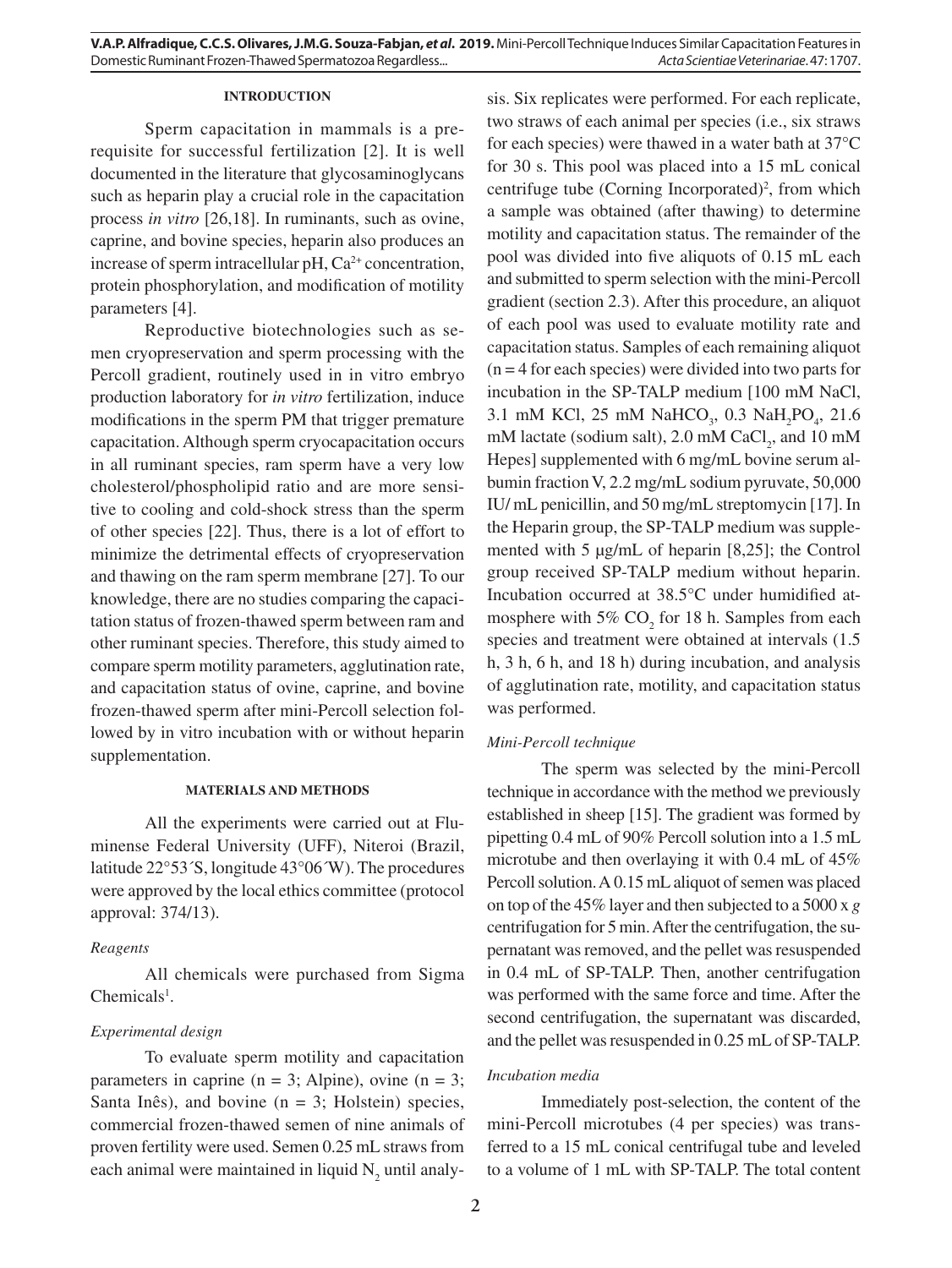was divided into either (a) SP-TALP medium without heparin (Control group) or (b) SP-TALP with 5  $\mu$ g/mL heparin (Heparin group). The treatments comprised a total content of 1 mL, which was divided into four 0.25 mL aliquots. These aliquots were transferred into four microtubes, and the samples were completed with 0.5 mL SP-TALP. The microtubes were then incubated, and samples were assessed at different incubation intervals.

# *Sperm capacitation status*

The capacitation status was assessed by the chlortetracycline (CTC) test as described by [16]. A 0.75 mM CTC solution was prepared daily in a buffer containing 20 mM Tris, 130 mM NaCl, and 5 mM cysteine, pH 7.8. For staining, 0.01 mL of the sperm sample was mixed with 0.01 mL of CTC solution on a glass slide. Finally, a drop of an antifade solution  $(0.22 \text{ M} 1,4$ -diazabicyclo  $[2.2.2]$  octane, DABCO)<sup>1</sup> was added to slow the fading of CTC fluorescence. For evaluation of CTC patterns, the samples were observed under a microscope (Nikon Eclipse Ci)<sup>3</sup> under epifluorescence illumination at 1000x magnification with oil immersion. Two hundred sperm per slide were scored [4] and classified into three groups, as described by [5]: bright fluorescence over the whole head (noncapacitated cells, F pattern), fluorescence-free band in the post-acrosomal region (capacitated cells, B pattern), and full fluorescence over the whole head except for a thin, bright band of fluorescence along the equatorial region (acrosome-reacted cells, AR pattern).

Particularly for the CTC assay at post-thawing (PT), sperm washing was necessary to remove the semen extender particles that otherwise bind to CTC and hinder the evaluation. Therefore, sperm washing procedure was done prior to all CTC assay at PT. For this, 4 mL of phosphate-buffered saline was layered on top of semen within a 15 mL conical centrifuge tube. The tube was centrifuged twice at 200 x *g* for 6 min. After aspiration of the supernatant, the sperm were resuspended in 500 µL of phosphate-buffered saline. Finally, the washed sperm were subjected to the CTC staining assay, as described above.

# *Sperm motility*

Sperm motility parameters were analyzed by computer-assisted semen analysis (CASA) using the SCA® system (Sperm Class Analyzer)<sup>4</sup> connected to a microscope. The following settings were applied for all species studied: images were collected at a speed of 25

images per second, and the microscope was set to x100 magnifying power. Aliquots of 10 µL were placed on prewarmed slide (37°C) and covered with a 24x24 mm coverslip. Afterward, measurements were performed is surplus to requirements. Sperm movement was observed under negative phase contrast optics and video-recorded in three to five different fields, with at least 500 sperm captured for analysis. Software settings were adjusted to the sperm of each evaluated species. The main software settings were as follows: The sperm head dimensions detected by the system were 18-60 µm2 for ovine and caprine sperm, and 25-60  $\mu$ m<sup>2</sup> for bovine sperm. Sperm were identified as immotile if the curvilinear velocity (VCL) was  $< 10 \mu m/s$ , slow if 10-45  $\mu m/s$ , medium if 45-75  $\mu$ m/s, and rapid if  $> 75 \mu$ m/s. The sperm cells presenting straightness (STR) > 80% were described as progressive. The following motility patterns were analyzed: total motility  $(\%)$ , progressive motility  $(\%)$ , average path velocity (VAP;  $\mu$ m /s), VCL ( $\mu$ m /s), straight line velocity (VSL;  $\mu$ m /s), straightness (STR: VSL/VAP; %), linearity (LIN: VSL/ VCL; %), wobble (WOB: VAP/ VCL; %), lateral head displacement (ALH; mm), and beat cross frequency (BCF; Hz).

# *Agglutination rate*

The evaluation of agglutination rate was performed during the motility assessment. Approximately 250 motile sperm cells were visually examined in four different fields. The percentage of head-to-head agglutinated sperm was defined as the number of sperm agglutinated to at least one other sperm per total motile sperm [28].

# *Statistical analysis*

Statistical analysis was performed using Prism 5.01 software5 . Results are presented as mean and standard error of the mean (SEM). All quantitative variables were subjected to normality (Lilliefors test) and homoscedasticity (Bartlett test) tests. One-way analysis of variance (ANOVA) with repeated measures was performed at all different time intervals during incubation and when ANOVA revealed a significant effect, values were compared by Tukey's *post hoc* test. The non-normal variables were submitted to Friedman test followed by Dunn's test. Paired T test or Wilcoxon test (non-normal variables) was performed to compare different treatments (heparin group vs control group) and moments of evaluations (after thawing group vs after mini-Percoll). When *P* value was < 0.05, the means were considered to differ significantly.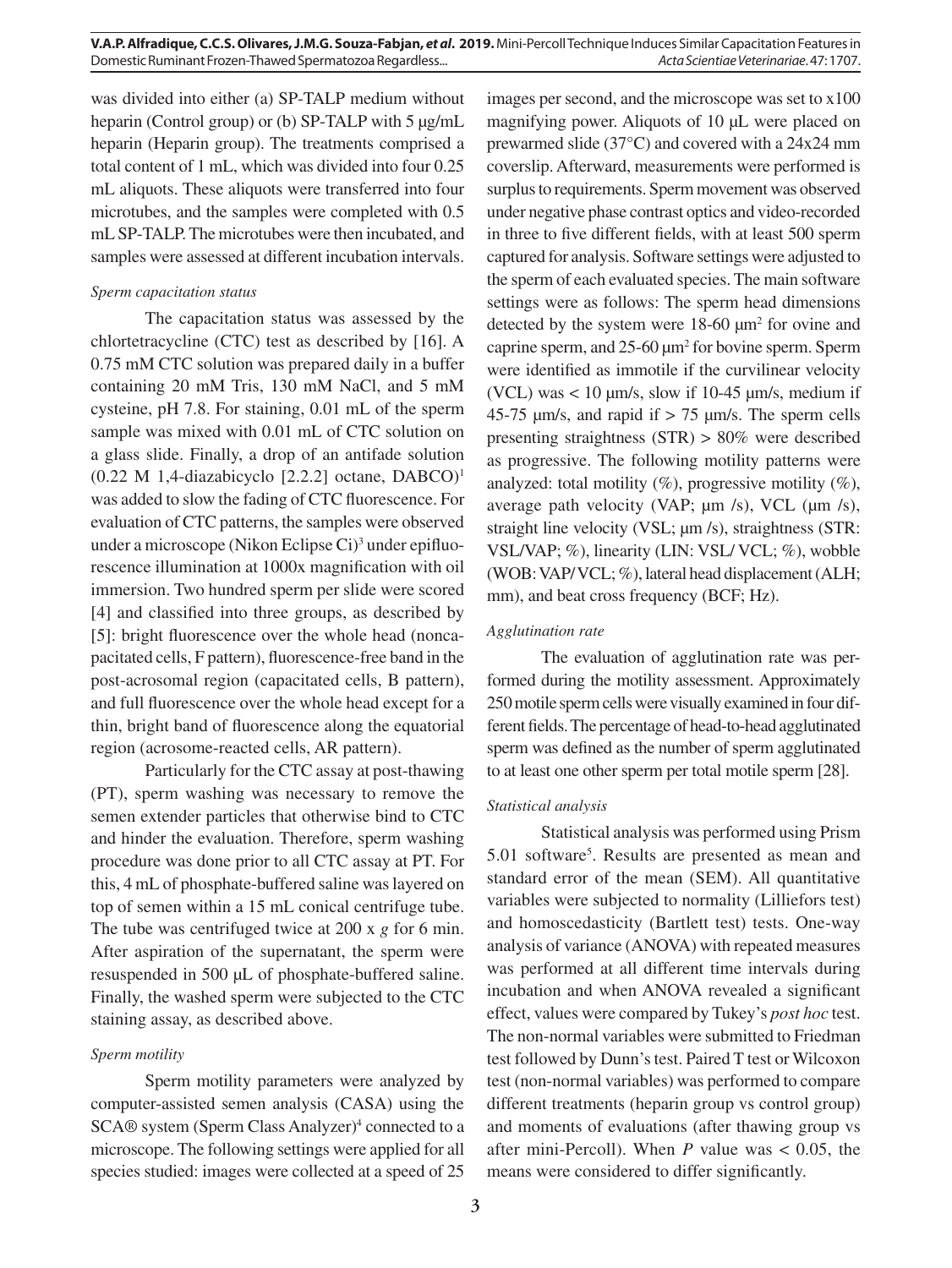#### **RESULTS**

# *Ovine, caprine and bovine sperm motility and capacita tion status before and after mini-Percoll processing*

Sperm motility parameters of the three spe cies after thawing and mini-Percoll processing are presented in Table 1. After mini-Percoll selection, a reduction ( $P < 0.05$ ) in most of the sperm motility parameters was observed in ovine species.

The total motility and progressive motility after mini-Percoll selection were higher ( *P* < 0.05) in caprine sperm compared to ovine sperm. A lower  $(P < 0.05)$ percentage of capacitated cells was observed in the ovine species compared with bovine species after thawing and after mini-Percoll selection. In contrast, ovine species presented the highest  $(P < 0.05)$  rate of acrosome-reacted cells after processing with mini-Percoll.

# *Ovine, caprine and bovine sperm motility and capacita tion status after incubation in the presence or absence of heparin*

Regardless of the species and the moment of evaluation (1.5, 3, 6, or 18 h), heparin supplementation in the sperm incubation medium resulted in no extra benefits (*P* > 0.05) for the most parameters (except STR and WOB in ovine specie) associated with sperm motility (data are not shown). Similarly, heparin did not affect  $(P > 0.05)$ the rates of capacitation or acrosome-reacted (except at 18 h in caprine species) cells in comparison to control group. Regardless the presence of heparin, a higher ( *P* < 0.05) proportion of capacitated cells was observed in the ovine species compared to bovine (absence of heparin) and caprine species (presence of heparin). Conversely, a lower (*P* < 0.05) percentage of acrosome-reacted cells was noticed in the ovine species compared to bovine (absence of heparin) and caprine species (presence of heparin).

There was a species effect  $(P < 0.05)$  on the rate of acrosome-reacted cells; heparin supplementation resulted in higher values at 18 h in caprine species (Table 2).

# *Ovine, caprine and bovine sperm agglutination rate after incubation in the presence or absence of heparin*

At 18 h, a lower ( $P < 0.05$ ) rate of caprine and bovine sperm agglutination was observed in the group supplemented with heparin compared to the control group (Figure 1). Additionally, in the absence or pres ence of heparin, ovine sperm presented higher ( *P* < 0.05) agglutination compared to the bovine species after long incubation periods (6-18 h).

| Specie  | Time       |                       | $TM (\%) \quad PM (\%)$ | Capacitated<br>$(\%)$     | reacted $(\%)$<br>Acrosome-                                                                                                                                                                                                                                                                                                                                                                                                                                                                                                                                                                                                                                                                                                                                                                                                                                                                  | $(\mu m/s)$<br>VCL    | $(\mu m/s)$<br>VSL    | $(\mu m/s)$<br>VAP    | Š<br>$(\%)$           | <b>STR</b><br>$(\%)$        | <b>WOB</b><br>$(\%)$     | <b>ALH</b><br>$(\mu m)$ | <b>BCF</b><br>(Hz)      |
|---------|------------|-----------------------|-------------------------|---------------------------|----------------------------------------------------------------------------------------------------------------------------------------------------------------------------------------------------------------------------------------------------------------------------------------------------------------------------------------------------------------------------------------------------------------------------------------------------------------------------------------------------------------------------------------------------------------------------------------------------------------------------------------------------------------------------------------------------------------------------------------------------------------------------------------------------------------------------------------------------------------------------------------------|-----------------------|-----------------------|-----------------------|-----------------------|-----------------------------|--------------------------|-------------------------|-------------------------|
|         | AT*        | $46 \pm 6^a$          | $23 \pm 3^a$            | $16 \pm 2^{\rm B}$        | $55 \pm 4$                                                                                                                                                                                                                                                                                                                                                                                                                                                                                                                                                                                                                                                                                                                                                                                                                                                                                   | $103 \pm 7^{aA}$      | $86 \pm 6^{a.A}$      | $95 \pm 7^{aA}$       | $83 \pm 2^{A}$        | $-14$                       | $91 \pm 1^4$             | $2 \pm 0^a$             | $7 \pm 0$               |
| Ovine   | $AMP^{**}$ | $14 \pm 2^{b,B}$      | $3\pm1^{\rm b,B}$       | $28\pm7^{\rm B}$          | $61 \pm 1^4$                                                                                                                                                                                                                                                                                                                                                                                                                                                                                                                                                                                                                                                                                                                                                                                                                                                                                 | $44 \pm 3^{\rm b,B}$  | $33 \pm 3^{b,B}$      | $37 \pm 3^{b,B}$      | $74 \pm 1$            | $1 \pm 88$                  | $83 \pm 1^{AB}$          | $1\pm0^{\rm b,B}$       | $6 \pm 1^B$             |
|         | AT*        | $58 \pm 8$            | $27 \pm 4$              | $26 \pm 3^{\text{b,AB}}$  | $46 \pm 4$                                                                                                                                                                                                                                                                                                                                                                                                                                                                                                                                                                                                                                                                                                                                                                                                                                                                                   | $98 \pm 7^{\circ}$    | $75 \pm 2^{\text{A}}$ | $87 \pm 7^{\circ}$    | $75 \pm 2^{AB}$       | $85 \pm 2^{AB}$             | $88 \pm 2^{\mathrm{AB}}$ | $2 \pm 0$               | $8 \pm 0$ <sup>a</sup>  |
| Caprine | $AMP**$    | $53 \pm 4^{A}$        | $23 \pm 2^A$            | 41 $\pm$ 1 <sup>a.A</sup> | $48 \pm 1^{\rm B}$                                                                                                                                                                                                                                                                                                                                                                                                                                                                                                                                                                                                                                                                                                                                                                                                                                                                           | $75 \pm 3^{\text{A}}$ | $56 \pm 3^{\circ}$    | 65 ± $4^{A}$          | $75 \pm 2$            | $85 \pm 1$                  | $87 \pm 1^{A}$           | $2 \pm 0^{\circ}$       | $7 \pm 0^{\text{b,AB}}$ |
|         | AT*        | $46 \pm 5$            | $20 \pm 3$              | $32 \pm 1^{A}$            | $39 \pm 1$                                                                                                                                                                                                                                                                                                                                                                                                                                                                                                                                                                                                                                                                                                                                                                                                                                                                                   | $67 \pm 4^{\text{B}}$ | $47 \pm 3^{\text{B}}$ | $56 \pm 3^{\text{B}}$ | $70 \pm 1^{\text{B}}$ | $84 \pm 1^{\text{\tiny B}}$ | $83 \pm 1^B$             | 2 ± 0                   | $\frac{1}{8}$           |
| Bovine  |            | AMP** $28 \pm 2^{AB}$ | $8\pm1^{\rm AB}$        | $40 \pm 3^{\circ}$        | $44 \pm 4^{\circ}$                                                                                                                                                                                                                                                                                                                                                                                                                                                                                                                                                                                                                                                                                                                                                                                                                                                                           | $53 \pm 2^{\text{B}}$ | $36 \pm 3^{\circ}$    | $41\pm3^{\rm AB}$     | $67 \pm 3$            | $86 \pm 2$                  | $77 \pm 2^B$             | $2 \pm 0^4$             | $9 \pm 1^4$             |
|         |            |                       |                         |                           | VSL/VCL), wobble (WOB: VAP/VCL), lateral head displacement (ALH), and beat cross frequency (BCF). Within a column, values with different superscripts differ significantly (P < 0.05) by<br>Tukey, Dunn or T test (Paired T or Wilcoxon test; AT vs AMP). Uppercase letters denote a comparison between species (ovine, caprine, bovine) at the same time (i.e., AT or AMP). Lowercase<br>Assisted Semen Analysis system (CASA): total motility (TM), progressive motility (PM), average path velocity (VCL), straight line velocity (VSL), straightness (STR: VSL/VAP), linearity (LIN:<br>Mean ± SEM value obtained from six replicates of three animals for each species. *AT: after thawing; ** AMP: after mini-Percoll. The following motility parameters were analyzed by Computer-<br>letters denote a comparison between AT and AMP within the same species (ovine, caprine, bovine) |                       |                       |                       |                       |                             |                          |                         |                         |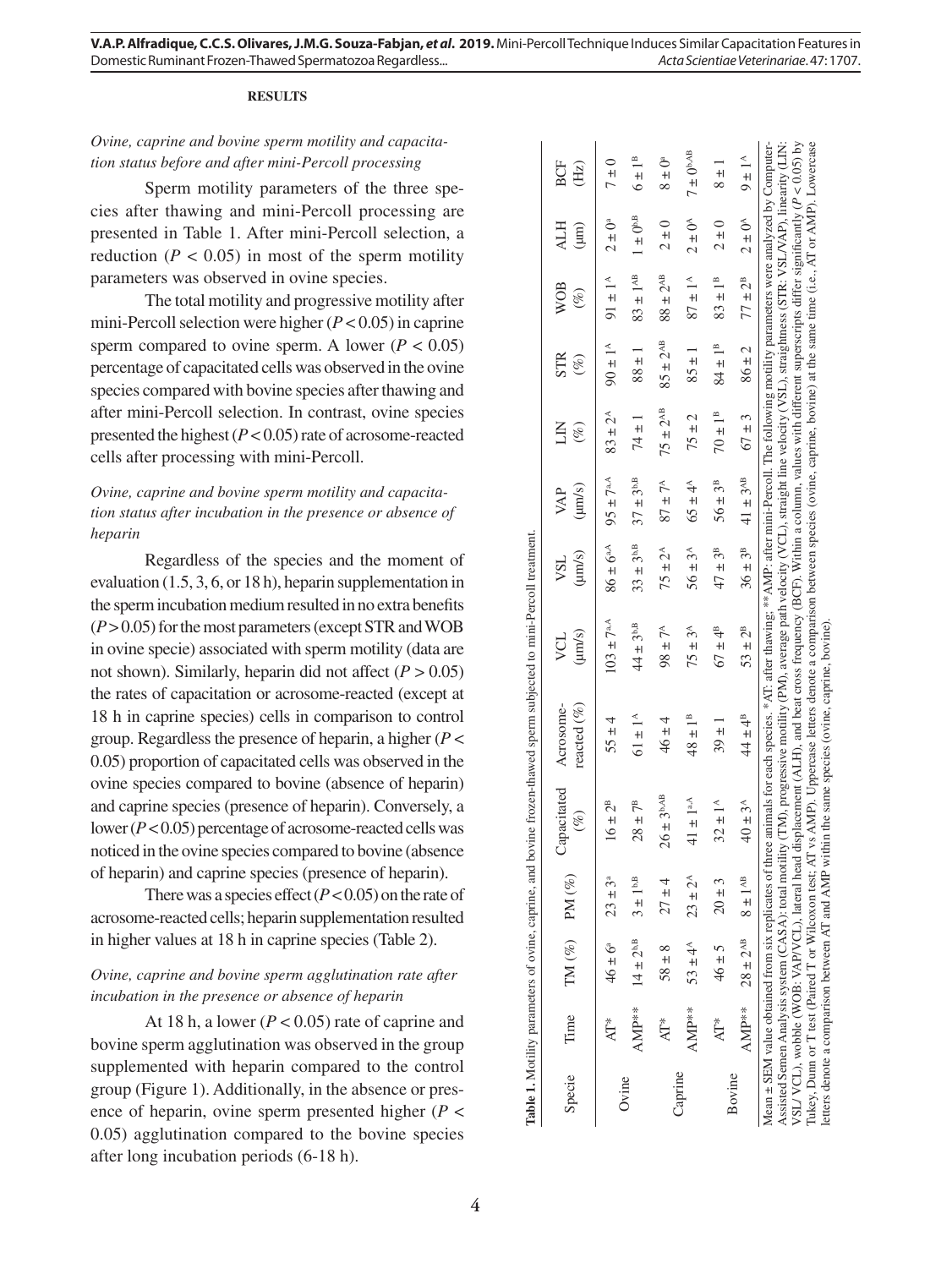| Specie  | Treatment | Time (h) | Capacitated (%)    | Acrosome-reacted (%) |
|---------|-----------|----------|--------------------|----------------------|
|         |           | 1.5      | $52 \pm 4$         | $40 \pm 4^{\rm B}$   |
|         |           | 3.0      | $56 \pm 4^{\rm A}$ | $39 \pm 4^{\rm B}$   |
|         | Control*  | 6.0      | $54 \pm 8$         | $42 \pm 9$           |
|         |           | 18.0     | $79 \pm 1^{A}$     | $17 \pm 2^{\rm B}$   |
| Ovine   |           | 1.5      | $46 \pm 7$         | $44 \pm 7$           |
|         |           | 3.0      | $44 \pm 8$         | $42 \pm 3^{\rm B}$   |
|         | Heparin** | 6.0      | $66 \pm 2^{\rm A}$ | $29 \pm 3^{\rm B}$   |
|         |           | 18.0     | $77 \pm 2$         | $20 \pm 3$           |
|         |           | 1.5      | $39 \pm 2$         | $53\pm2^{AB}$        |
|         | Control*  | 3.0      | $38\pm5^{\rm AB}$  | $58 \pm 4^{AB}$      |
|         |           | 6.0      | $41 \pm 4$         | $48 \pm 6$           |
|         |           | 18.0     | $37 \pm 4^{\rm B}$ | $59 \pm 3^{\rm a,A}$ |
| Caprine |           | 1.5      | $29 \pm 4$         | $64 \pm 5$           |
|         |           | 3.0      | $33 \pm 3$         | $64 \pm 3^{A}$       |
|         | Heparin** | 6.0      | $41 \pm 4^{\rm B}$ | $56 \pm 4^{\rm A}$   |
|         |           | 18.0     | $41 \pm 9$         | $39\pm9$ $^{\rm b}$  |
|         |           | 1.5      | $38 \pm 3$         | $55 \pm 3^{\rm A}$   |
|         |           | 3.0      | $35 \pm 4^{\rm B}$ | $60 \pm 4^{\rm A}$   |
|         | Control*  | 6.0      | $37 \pm 3$         | $59 \pm 4$           |
|         |           | 18.0     | $39 \pm 3^{\rm B}$ | $56\pm1^{\rm A}$     |
| Bovine  |           | 1.5      | $37 \pm 4$         | $58 \pm 5$           |
|         |           | 3.0      | $36 \pm 4$         | $59 \pm 4^{AB}$      |
|         | Heparin** | 6.0      | $45 \pm 2^{AB}$    | $51 \pm 3^{AB}$      |
|         |           | 18.0     | $42 \pm 3$         | $52 \pm 4$           |

**Table 2.** Capacitation status of ovine, caprine, and bovine frozen-thawed sperm with or without heparin supplementation over time.

Mean ± SEM value obtained from six replicates of three animals for each species. Within a column, values with different superscripts differ significantly (*P* < 0.05) by Dunn or T test (Paired T or Wilcoxon test; control vs heparin). Uppercase letters denote a comparison between species (ovine, caprine, bovine) at the same incubation time (1.5, 3, 6 or 18 h) and treatment (control or heparin group). Lowercase letters denote a comparison between control and heparin within the same species (ovine, caprine, bovine) and incubation time (1.5, 3, 6 or 18 h). \*Control: sperm incubation in SP-TALP medium. \*\*Heparin: sperm incubation in SP-TALP medium supplemented with 5 µg/mL of heparin.



**Figure 1.** Rate of sperm agglutination in different domesticated ruminant species (ovine, caprine, and bovine) after incubation in medium with (Heparin) or without (Control) heparin for 18 h at 38.5°C in 5% CO<sub>2</sub>. Data are expressed as mean  $\pm$  SEM. Different uppercase letters (A, B) denote a significant difference ( $P \le 0.05$ ) between domesticated ruminant species (ovine, caprine, and bovine) within the same group (control or heparin) and same incubation time (1.5, 3, 6, or 18 h) according to a Dunn or Wilcoxon test. Different lowercase letters  $(a, b)$  denote a significant difference  $(P < 0.05)$  among treatments (control or heparin) within the same incubation time (1.5, 3, 6, or 18 h) and same domesticated ruminant species (ovine, caprine, or bovine) according to a paired *t*-test. Control: sperm incubation in SP-TALP medium. Heparin: sperm incubation in SP-TALP.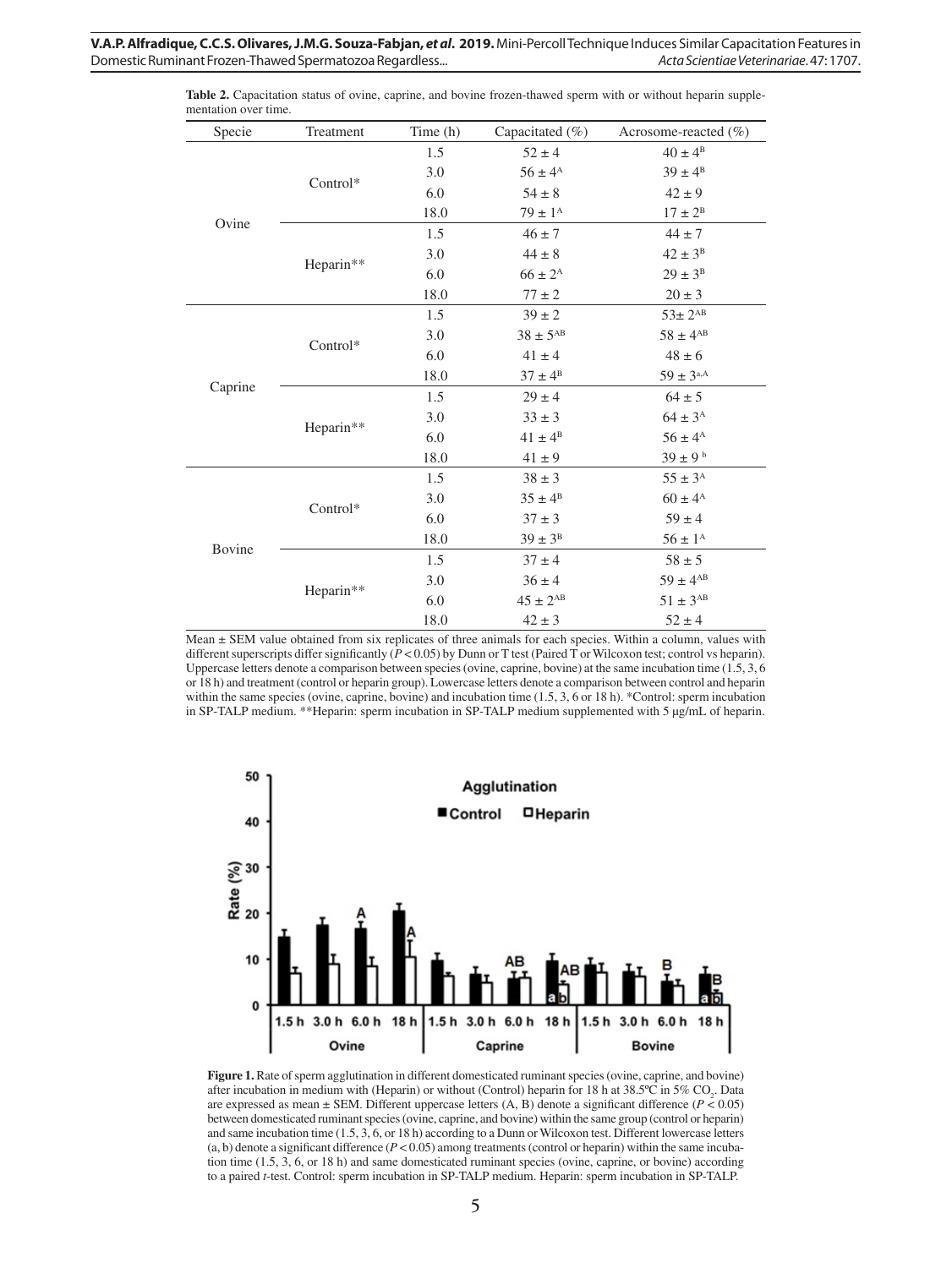#### **DISCUSSION**

Three general hypotheses were postulated: (a) cryopreserved ram sperm suffer capacitation more quickly than buck and bull sperm under the same conditions, (b) ruminant cryopreserved sperm is similarly prone to capacitation whether or not heparin is supplemented after the mini-Percoll technique, and (c) the presence of heparin in the incubation media for ruminant frozen-thawed sperm selected by mini-Percoll does not result in damage in terms of capacitation status and sperm agglutination.

The first hypothesis was not supported by the present study. Ovine, caprine and bovine frozenthawed sperm presented the same rate of increase (around 10-15%) of capacitated cell after mini-Percoll technique. Cryopreserved samples lose phospholipids faster [1] and present a higher proportion of sperm cells with high intracellular  $Ca^{+2}$  [12], making the frozen-thawed sperm more susceptible to the capacitation process, independently of the species. This is in accordance with the rapid increase in the B pattern up to 1.5 h in all species, as demonstrated in the present study. The capacitation event that occurs in frozen-thawed sperm (i.e., cryocapacitation) is often reported in the literature. Studies using ruminant sperm reported that fresh semen needs 3 h of incubation to reach 50% capacitation, whereas frozenthawed semen presents higher rates of capacitated cells immediately after thawing [13]. [20] affirmed that, upon thawing, bull sperm bind to CTC in a manner very similar to freshly ejaculated sperm that have been incubated for 5 h. The authors suggested that immediately after thawing, frozen sperm may be in an advanced capacitating state similar to fresh sperm incubated in the presence of a capacitation inducer, similar to the phenomenon observed in the current study.

Regarding the second hypothesis, the present study found no difference in capacitation status between control (absence of heparin) and heparin group in all species tested. Therefore, the second hypothesis was supported by the results of this study. The data reported in this study are similar to values found for bull, ram and buck sperm capacitation immediately after thawing [7,14,20,24]. The results indicate that ruminant frozen-thawed sperm undergo a premature capacitation, regardless of the presence of heparin, making the use of frozen-thawed semen more practical and economic. The absence of heparin effect may be due to non-intact acrosome sperm (coming from capacitating event) do not react with heparin and therefore it is not possible for heparin to fix in external acrosome membrane [11].

The third hypothesis was also supported by the results of the current study. Thus, the mini-Percoll technique without heparin can be a useful alternative for the preparation of frozen-thawed sperm, replacing expensive capacitation inducers. The Percoll gradient is one of the main techniques used in *in vitro* embryo production laboratories to separate mammal sperm from seminal plasma and/or cryoprotectant. Although we have observed reduced rates of sperm motility in all species after Percoll, its effect on the capacitation rate was also observed in all species. Percoll particles can induce the capacitation process by adhering to the sperm membranes and potentially altering them by removing some coating glycoproteins [23]. Moreover, after the selection step, this technique involves one more washing step. Our results are in accordance with the fact that the Percoll technique and repeated washing removes decapacitating components present in the PM [3] and may alter the  $Ca^{+2}$  distribution [19], yielding capacitated cells.

Lower rates of sperm motility were found in ovine species in the present study. These data can be supported since a species with sperm membranes are more resistant to cold-shock damage when they have a high degree of saturation of phospholipid-bound acyl moieties [21] and a high sterol to phospholipid ratio [6]. Sperm membrane cholesterol/phospholipid ratios differ among species: goat  $(0.59)$ , bull  $(0.45)$ , and ram  $(0.37)$ [22]. Thus, ram sperm are more sensitive to cooling and cold-shock stress than other species, and this can explain the lower motility rates found.

The precise relationship between sperm agglutination and the sperm's ability to fertilize in vivo remains unclear [28]. Sperm head-to-head agglutination during in vitro incubation could stimulate capacitation; sperm agglutination is believed to be associated with fertilizing ability [9,10]. In the present study, the absence of heparin led to higher agglutination rates in caprine and bovine sperm. This fact can also explain the higher capacitation rates found, and the presence of agglutination could contribute to the cell's fertilizing ability and indicate a positive feature of the sample.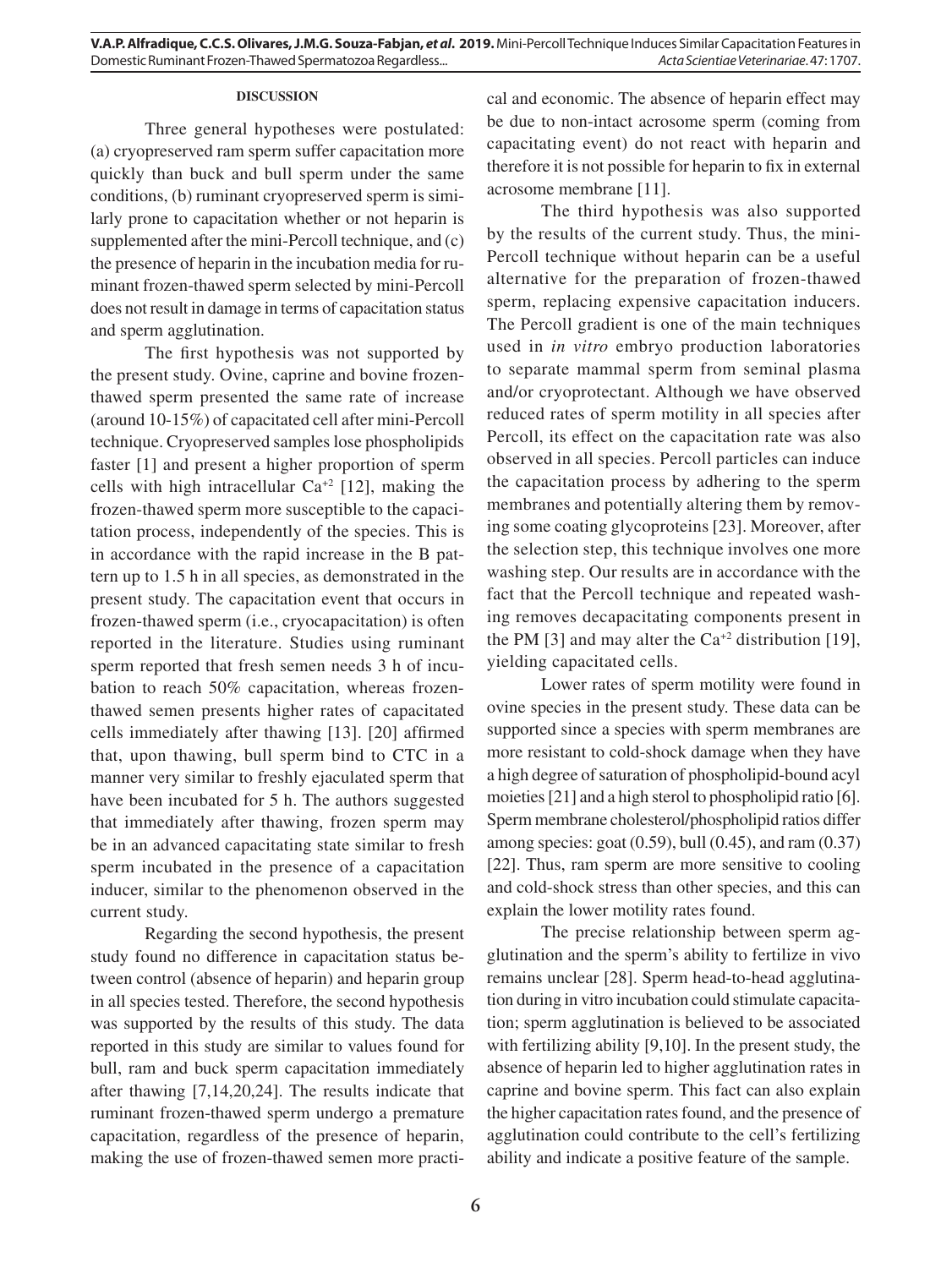**V.A.P. Alfradique, C.C.S. Olivares, J.M.G. Souza-Fabjan,** *et al***. 2019.** Mini-Percoll Technique Induces Similar Capacitation Features in Domestic Ruminant Frozen-Thawed Spermatozoa Regardless... *Acta Scientiae Veterinariae*. 47: 1707.

#### **CONCLUSIONS**

The present study observed similar capacitation features in domestic ruminant frozen-thawed sperm among ovine, caprine, and bovine species regardless the presence of heparin in incubation medium. Immediately after thawing followed by mini-Percoll selection and incubation for up to 18 h, the frozenthawed sperm had a high percentage of capacitated cells, even in the absence of heparin. This suggests that ruminant frozen-thawed sperm preparation by mini-Percoll selection and incubation in media without heparin supplementation can be an efficient technique and an alternative to expensive capacitation inducers, making sperm preparation easier, cheaper, and more practical.

MANUFACTURERS 1 Sigma Chemicals. St. Louis, MO, USA. 2 Corning Incorporated. São Paulo, SP, Brazil

3 Nikon Eclipse Ci (Nikon Corporation). Tokyo, Japan

4 Microptic, Automatic Diagnostic Systems. Barcelona, Spain.

5 Prism 5.01 software (GraphPad software). San Diego, CA, USA.

*Funding*. This work was supported by Financier of Studies and Projects (Finep) and Rio de Janeiro Research Foundation (Faperj - grant E-26/111.694/2013).

*Acknowledgements***.** JFF and FZB are National Council for Scientific and Technological Development (CNPq) fellows. VAPA, CCSO and LRC were supported by CNPq. JMGS-F, RITPB and HFRAS were supported by Coordination for the Improvement of Higher Education Personnel (CAPES).

*Ethical approval***.** All procedures were carried in accordance with the Animal Care Committee at the Universidade Federal Fluminense (protocol approval: 374/13).

*Declaration of interest***.** The authors report no conflicts of interest. The authors alone are responsible for the content and writing of paper.

### **REFERENCES**

- **1 Alvarez J.G. & Storey B.T. 1992.** Evidence for increased lipid peroxidation damage and loss of superoxide dismutase activity as a mode of sublethal cryodamage to human sperm during cryopreservation. *Journal of Andrology*. 13: 232- 241. https://doi.org/10.1002/j.1939-4640.1992.tb00306.x
- **2 Bedford J.M. 1983.** Significance of the need for sperm capacitation before fertilization in eutherian mammals. *Biology of Reproduction*. 28: 108-120. https://doi.org/10.1095/biolreprod28.1.108.
- **3 Cesari A., Kaiser G.G. & Mucci N. 2006.** Integrated morphophysiological assessment of two methods for sperm selection in bovine embryos production *in vitro*. *Theriogenology*. 66: 1185-1193. https://doi.org/10.1016/j.theriogenology.2006.03.029
- **4 Chamberland A., Fournier I.V., Tardff S., Sirard I.M.A., Sulhvan I.R. & Badey J.L. 2001.** The effect of heparin on motility parameters and protein phosphorylation during bovine sperm capacitation. Theriogenology. 55: 823-835. https://doi.org/10.1016/S0093-691X(01)00446-0
- **5 Cormier N., Sirard M.A. & Bailey J.L. 1997.** Premature capacitation of bovine spermatozoa is initiated by cryopreservation. *Journal of Andrology*. 18: 461-468. https://doi.org/10.1002/j.1939-4640.1997.tb01953.x
- **6 Darin-Bennett A. & White I.G. 1977.** Influence of the cholesterol content of mammalian spermatozoa on susceptibility to cold-shock. *Cryobiology*. 14: 466-470. https://doi.org/10.1016/00112240(77)90008-6
- **7 García-Álvarez O., Maroto-Morales A., Jiménez-Rabadán P., Ramón M., Del Olmo E., Iniesta-Cuerda M., Anel-**López L., Fernández-Santos M.R., Garde J.J. & Soler A.J. 2015. Effect of different media additives on capacitation of frozen-thawed ram spermatozoa as a potential replacement for estrous sheep serum. *Theriogenology*. 84: 948-955. https://doi.org/10.1016/j.theriogenology.2015.05.032.
- **8 Hashimoto S., Minami N., Takakura R., Yamada M., Imai H. & Kashima N. 2000.** Low oxygen tension during *in vitro* maturation is beneficial for supporting the subsequent development of bovine cumulus-oocyte complexes. *Molecular Reproduction and Development*. 57: 353-360. https://doi.org/10.1002/1098-2795(200012)57:4<353::AID-MRD7>3.0.CO;2-R
- **9 Harayama H., Miyake M., Shidara O., Iwamoto E. & Kato S. 1998.** Effects of calcium and bicarbonate on headto-head agglutination in ejaculated boar spermatozoa. *Reproduction Fertility and Development*. 10: 445-450. https:// doi.org/10.1071/RD98124
- **10 Harrison R.A. 1997.** Sperm plasma membrane characteristics and boar semen fertility. *Journal of Reproduction Fertility*. 52(Suppl): 195-211.
- **11 Januskauskas A., Gil J., Soderquist L. & Rodriguez-Martínez H. 2000.** Relationship between sperm respond to glycosaminoglycans in vitro and non-return rates of Swedish dairy AI bulls. *Reproduction in Domestic Animals*. 35: 207-212. https://doi.org/10.1046/j.1439-0531.2000.00212.x